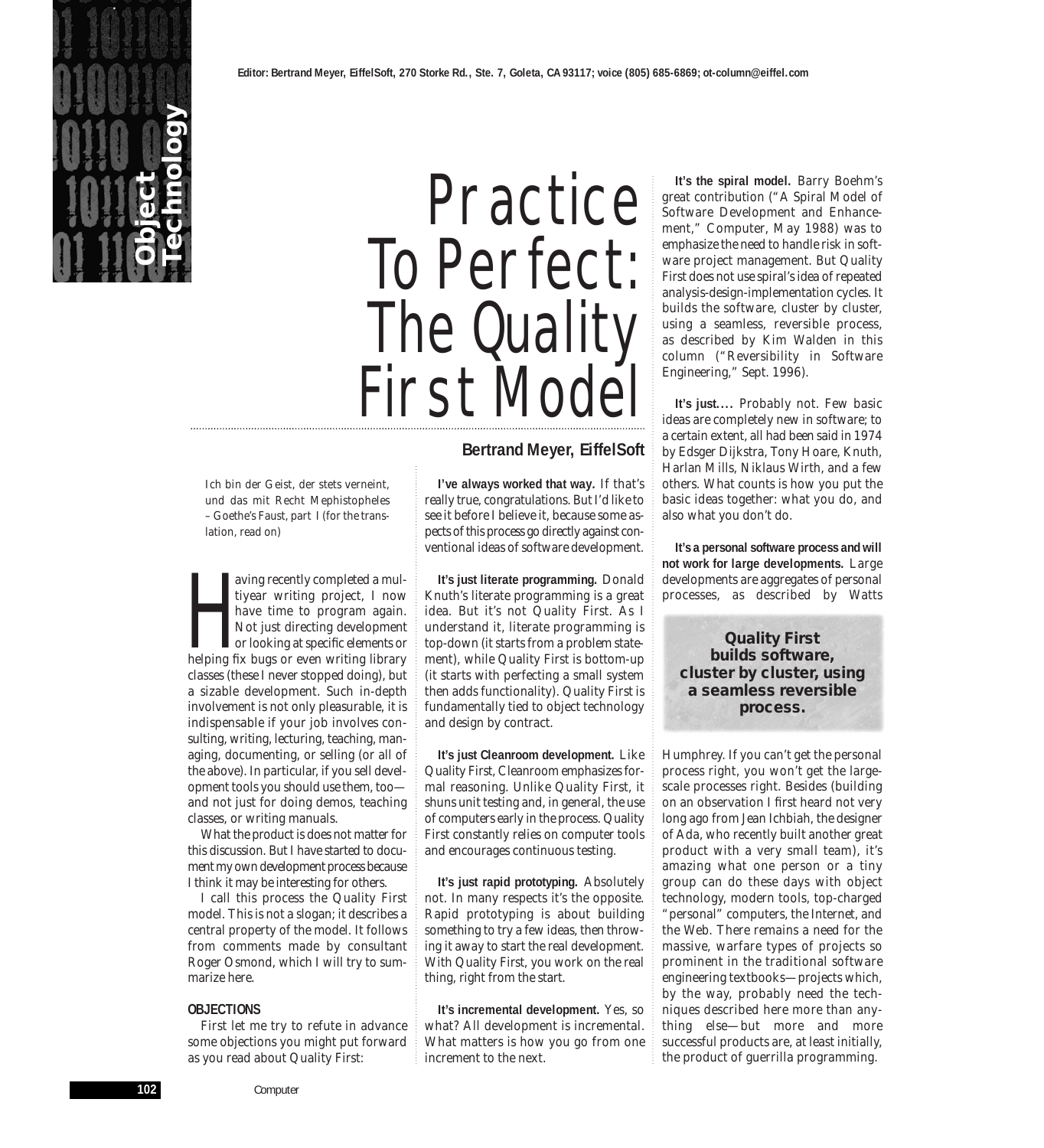

**Figure 1. The most common development scheme addresses functionality and quality simultaneously.**

**It's the cluster model.** Yes, but it's more. The cluster model (*Object Success: A Manager's Guide to Object Technology*, Prentice Hall, 1995) describes the process of object-oriented software development, based on partitioning the system into a number of subsystems and libraries, the clusters, and applying concurrent engineering on the various clusters. Quality First complements the cluster model by telling us how we should be developing the clusters.

#### **A PRIORI AND A POSTERIORI**

It never ceases to amaze me, when I look at the literature and at discussions in places like *Computer* and *IEEE Software*, not to mention Usenet, how much we as a community reason in "either-or" terms when it comes to software quality techniques.

For some, the key is in a priori techniques: Just use formal methods, and everything will be right. Boris Beizer does a hatchet job on some extreme forms of this idea—the absurd view that if you are just careful enough you don't need unit testing ("Cleanroom Process Model: A Critical Examination," *IEEE Software*, Mar. 1997, pp. 14-16).

At the other end of the spectrum you find many developers who don't believe at all in formal or even semiformal techniques, for whatever reason. In much of current practice, the hope is simply that with enough testing and V&V (valida-

tion and verification) you will find all bugs, so why spend time on things like design by contract? Some of the online Usenet discussions following the column here on the Ariane-5 crash (available at http://www.eiffel. com) clearly evidenced that attitude.

It does not have to be either-or! To say that careful, formal design removes the need for testing is just as absurd as to think that with enough V&V you can make up for imperfect software technology. Especially in mission-critical systems (and how many developments these days aren't?) you need both. You want the best a priori efforts, managerial (simulation, careful design) and technological (the most sophisticated method, tools, hardware, languages). *And* you need the a posteriori checks: an independent QA team, extensive testing, and V&V.

Your motto should be: Build it so you can trust it. Then don't trust it.

Reliability engineering involves redundancy and distrustfulness. Our obvious patron saint here is the sulfurous Mephistopheles (here, finally, is the translation):

I am the spirit that always says no, and rightly so.

That's us! (Do get the full quotation, with *Zerstörung—*destruction, and all such great stuff.) This is what I call a healthy attitude for a QA person. With a resume like that, I would hire the guy on the spot; Mr. Nice Guy and Ms. Kind Gal need not apply.

#### **OSMOND PRINCIPLE**

Here I will paraphrase the comments Roger Osmond made at TOOLS USA (the curves are mine but the ideas—which I hope I am not distorting too much—are definitely his). Software quality includes two parts: functionality (how much the software does) and everything else (correctness and robustness, efficiency, portability, extensibility, reusability).

Too often, the development scheme is as depicted in Figure 1. You try to progress toward the goal—enough functionality, good quality—by working on everything at once. In the meantime, the product is not only less-than-functional but also less-than-good. You hope, of course, that given enough time you'll fix both the functionality and the quality. This is what I will call the slopy model (named for the slow upward slope).

As Osmond pointed out, the slopy model is very wrong. In fact, it deserves

**To say that careful, formal design removes the need for testing is just as absurd as to think that with enough V&V you can make up for imperfect software technology.** 

a second 'p.' Its flaw becomes very clear in the face of one of the unspoken constraints on our industry: the "Can we ship now?" phenomenon. As Philippe Kahn says, "shipping is a feature." With the slopy model, this question translates into "Does it do enough?" and "Is it good enough?"

What Osmond advocates—and what the industry needs—is what I will call the Quality First model: Quality remains constant. You always strive to get everything right from the start and fix it immediately if it is not. The only thing that changes is functionality. Quality

*Continued on page 105*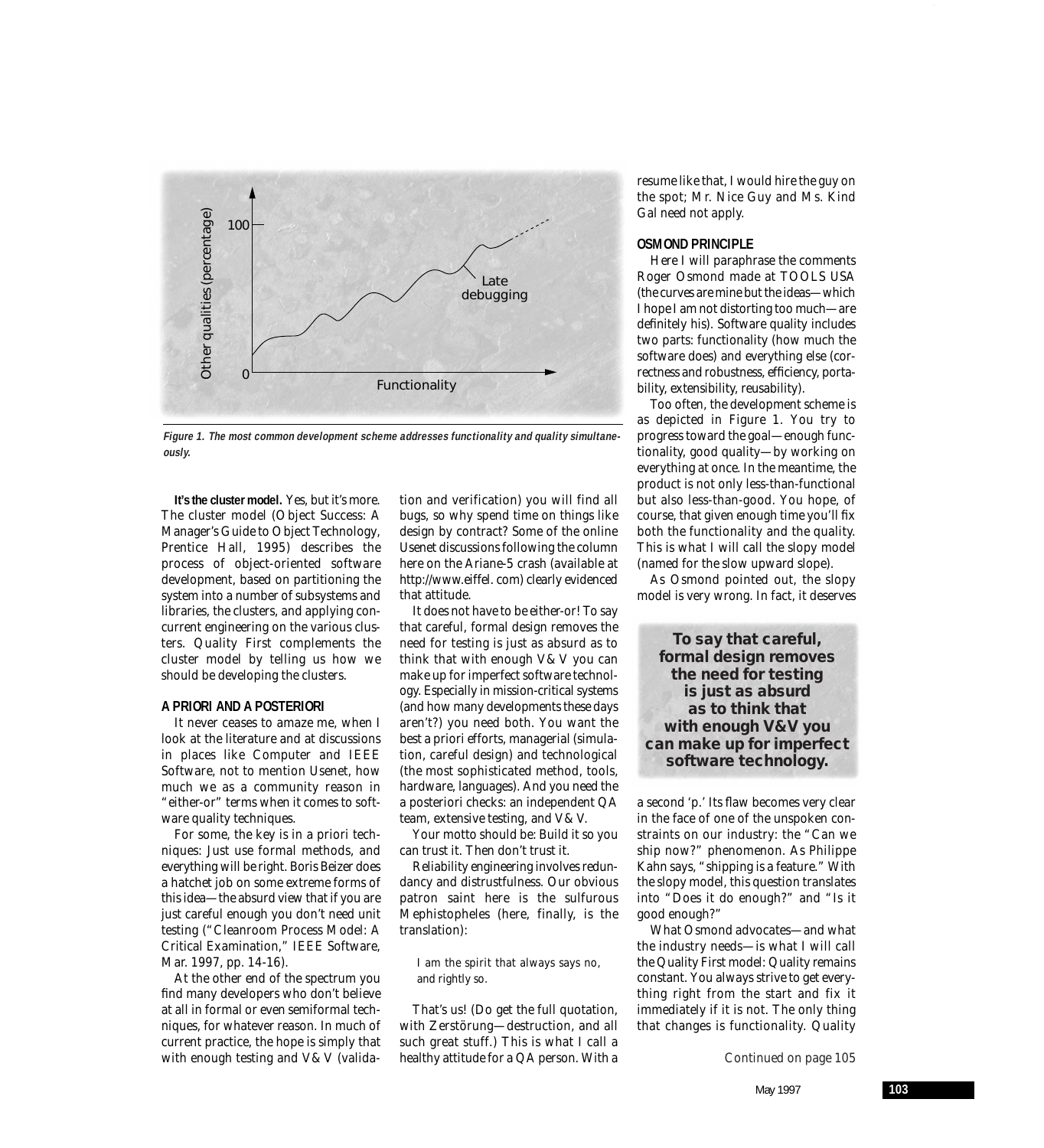### **Object Technology** *Continued from page 103*

First produces the flat line (or at least the perhaps more realistic wavy line) in Figure 2. In this model you never skimp on quality. If the existing functionality does not work perfectly yet, you don't move on to the next function; you make things right.

Why is Quality First so much better? First, it turns the "Can we ship now?" question into "Does it do enough to impress the marketplace?" Quality other than functionality—is *not* a party to the decision. If you do decide to ship an early version, you can sleep at night; it won't crash. This model also has a tremendous effect on developer morale, which feeds back into quality and productivity. Knowing that you are not cutting back on quality (only, if necessary, on functionality) is a great boost to everyone's confidence and leads to redoubled efforts. And Quality First will not take more time from start to finish (or to first commercial release). It may seem to at first; but soon the efforts start to pay off, and you can progress much faster.

Quality engineering beats RAD, every time.

Yes, all this is easier said than done. I wish I could say the products I have been responsible for always used Quality First and stayed away from the slopy model. I can't. But Quality First is possible and I will try to show how.

### **IMPLEMENTING QUALITY FIRST**

Here is how I work, on the basis of Osmond's ideas, modern software engineering principles, and my own work. (One caveat: I analyze, design, and program in Eiffel, using the ISE Eiffel environment. This is the technology I have been working with for the past 12 years. Regardless of the environment you use, you can find something in this description that can be applied to your own method and tools. I hope you find my use of the first person singular not a sign of conceit but of realism: I am describing what I do, and trusting that you will know what to retain, what to reject, and what to improve.)



**Figure 2. The Quality First development scheme does not add functionality until the quality is perfect.**

**I always get the cosmetics right before anything else.** The syntax should be right at all times. More importantly, I constantly apply the style rules. Every shop should have such rules, which in Eiffel are defined in painful detail: header comments, indexing clauses, commenting styles, name choices, even comment punctuation. None of this will by itself make great software, but if you can't get the details right what guarantee is there that you will get the rest right? Like everyone else I am occasionally tempted to cut corners and postpone writing header comments, indexing clauses, and the like. But I censure myself because I know it means *slower* progress in the end. How much of development is devoted to filling the blank page (or its electronic equivalent) and how much to combing existing text? Far more of the latter, of course, so the crucial need is to make this process as smooth and efficient as possible.

**I recompile all the time.** In fact, I get nervous if I haven't recompiled for more than 15 minutes. In this I differ from many people. When I explained this concept recently to a class, everyone nodded. As soon as I left the room everyone started to write and write and write (they called it "design") and soon none of the programs would compile! We spent two hours getting back on track.

Recompiling supplies type errors, which in many cases reflect deeper oversights. Why would anyone use an untyped or dynamically typed language? The argument "we'll develop faster that way" makes no sense to me, either theoretically or practically.

To recompile all the time I need fast recompilation and scalability. Today's compilers are relatively fast. What's crucial, however, is the knowledge that if you change a few classes it will take a few

## **I recompile all the time. In fact, I get nervous if I haven't recompiled for more than 15 minutes.**

seconds to get the system compiled again, whether your total system size is 100 classes, 1,000, or 10,000. I wouldn't use the flashiest visual tools in the world, the best method, the best language, without the knowledge that the time to process a change is independent of the total size.

**I intertwine analysis, design, implementation, and maintenance.** It's not that up-front activities are unimportant; it's rather that I want to transform everything into a software text right away and compile it. Sometimes the "software" text is just analysis—deferred classes in Eiffel, with no implementation at all but lots of assertions all over to capture the